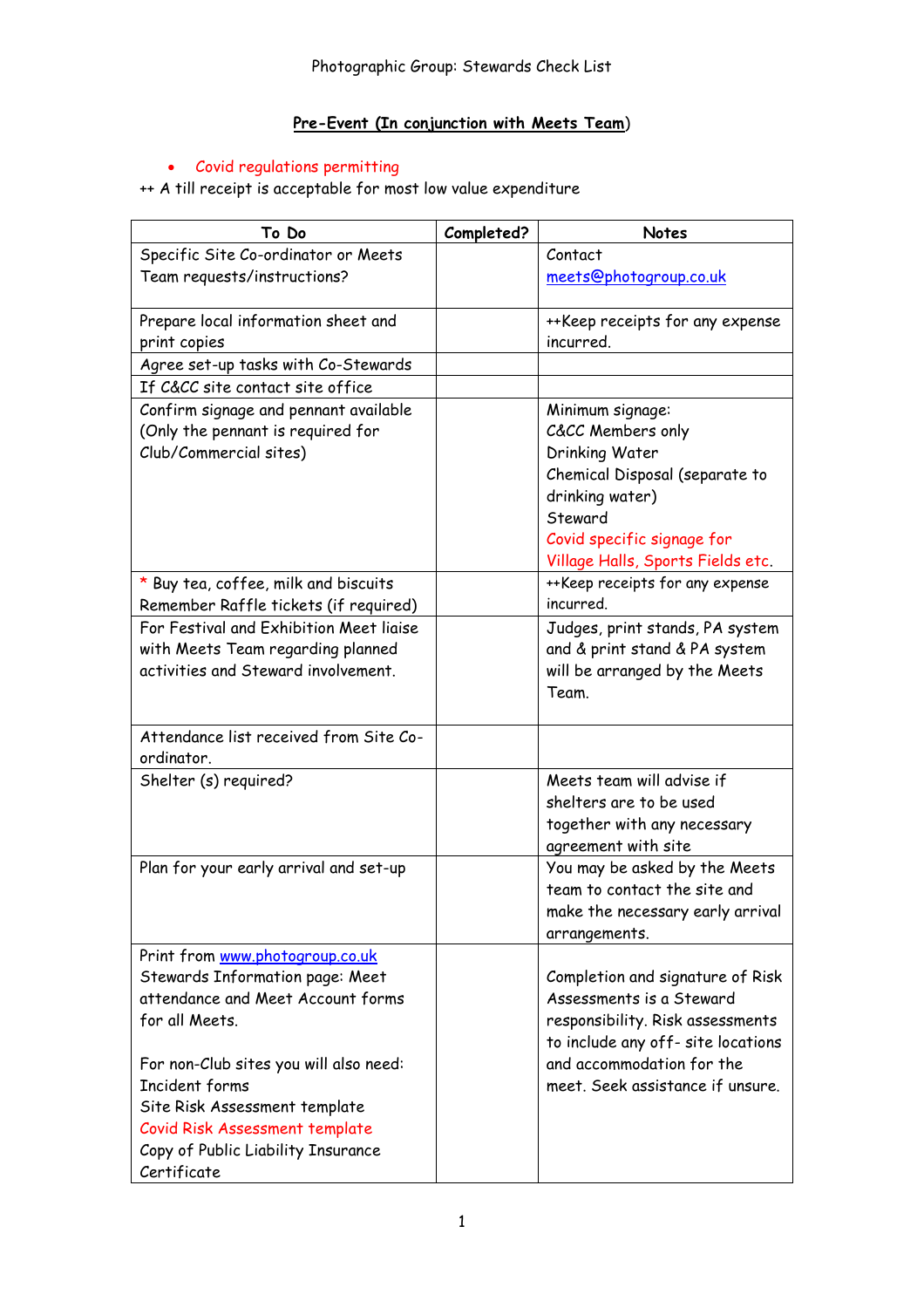| Copy of Club Exemption Certificate |  |
|------------------------------------|--|

## **On Arrival**

| To Do                                                                                                                                                                              | Completed? | Notes                                                                                                           |
|------------------------------------------------------------------------------------------------------------------------------------------------------------------------------------|------------|-----------------------------------------------------------------------------------------------------------------|
| Report to site office/owner/key holder                                                                                                                                             |            |                                                                                                                 |
| Check site and facilities (informal risk<br>assessment). Any concerns/problems<br>reported to responsible person and<br>Site Co-ordinator.                                         |            |                                                                                                                 |
| If not a Club or Commercial site plan<br>and agree pitching arrangements with<br>Co-Stewards                                                                                       |            | 6 metre rule applies to all<br>locations and is a Steward<br>responsibility.                                    |
| Set out any necessary signage                                                                                                                                                      |            | Signage Green Paper and Covid<br><b>Operational Guidelines for</b><br>Meets refer                               |
| Set up booking-in table, check<br>membership cards on arrival & collect<br>fees due.<br>Ask for help with the coffee morning<br>and evening teas rota (Steward Helper<br>template) |            | <b>During Covid restrictions</b><br>prepayment and pre-registration<br>applies managed by Site Co-<br>ordinator |
| Relax and have a cup of tea                                                                                                                                                        |            |                                                                                                                 |

## **During Event**

| To Do                                 | Completed? | <b>Notes</b> |
|---------------------------------------|------------|--------------|
| Work party to erect shelter           |            |              |
| Erect pennant                         |            |              |
| Run coffee mornings & daily updates   |            |              |
| Run raffle (optional)                 |            |              |
| Deliver the programme in liaison with |            |              |
| Meets Team                            |            |              |
| Ask a member to write the Meet        |            |              |
| Report and send to Photocamper        |            |              |
| Editor.                               |            |              |
| Have a good time!                     |            |              |

## **Closing the site**

| To Do                               | Completed? | <b>Notes</b>            |
|-------------------------------------|------------|-------------------------|
| Shelter/pennant packed              |            | Meets Team will arrange |
| Transport to storage/next event     |            | transport               |
| arranged.                           |            |                         |
| Any surplus supplies passed to next |            |                         |
| Meet Stewards (not biscuits)        |            |                         |
| Take down signage and arrange hand- |            |                         |